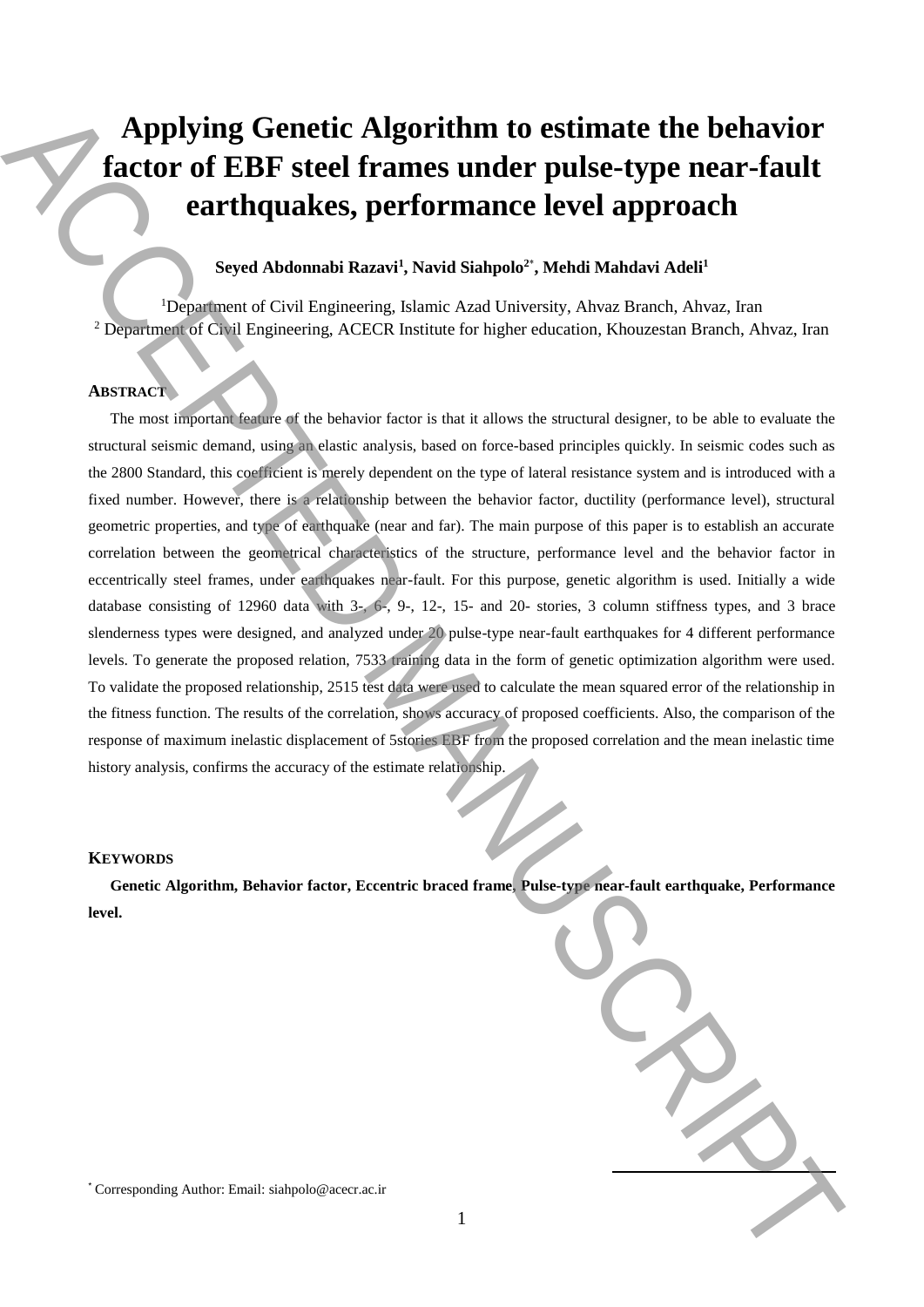## **1 Introduction**

One of the prevalent methods for building seismic design, is the force-based design (FBD) method which is used in common codes such as Eurocode 8 [1]. In this method, seismic forces are used to design of structures under Life-Safety performance level, using a fixed behavior factor (*R* or *q*). In the FBD method, the maximum displacement and nonlinear inter-story drift ratio can be obtained by multiplying the elastic values by the behavior factor *R*. Krawinkler *et al.* (1996) showed that the structural response is very sensitive to the acceleration pulse continuity by evaluating the steel moment frame due to the near-fault record [2] .Other observations showed that the main response of structures due to near-fault earthquake with fling-step effects (permanent displacement at strike-parallel direction of a strike-slip fault) was obtained at the first mode and wavelike vibrations without the fling-effect cause main response of structure was obtained at higher modes of the structures [3]. Interesting with the second and the second agreement between ACCEPTE and the second agreement between ACCEPTE and the second agreement between ACCEPTE and the second agreement between ACCEPTE and the second agreement betw

This article proposes a simple expression for estimating of behavior factor of the EBFs. These formulae are expressed based on geometrical characteristics of EBFs and are obtained based on parametric study including numerous nonlinear time history analyses of 162 EBFs with 4 performance levels under 20 near-fault ground motions. The considered geometrical characteristics include the number of stories, the brace slenderness, the stiffness of the columns and the ratio of the link beam length to the total length of the beam. Genetic optimization algorithm is used to estimate the correlation of behavior factor. It can be perceived that outcomes of the proposed patterns are in good agreement with the exact results of nonlinear time history analyses.

# **2 Material and Method 2.1 Description of Frames**

This study is based on 2-D regular frames with a constant height of 3 meters and 5 meters' bays. The columns are pinned connected to the base, and capable of conveying the moment forces along their height. The beams are also pinned connected to the columns. Dead and live uniform loads on beams are 2500 and 1000 kg/m, respectively. Moreover, the yield stress of steels is considered equal to  $2400 \text{ kg/cm}^2$ . The number of stories, *ns*, is considered to 3, 6, 9, 12, 15 and 20. The fundamental period of the frames is calculated by using the relation  $T=0.08H^{0.75}$  and considering H as the total height of the frames [4]. Links have been classified into short, intermediate and long length, which are the same as indicated in previous studies [5-7]. For values less than 1.6 $M_p/V_p$  (where  $M_p$  and  $V_p$  are the plastic moment and the plastic shear strengths, respectively), the link

behavior is controlled by shear, while for values greater than  $2.6M_p/V_p$  it is controlled by flexure. For link lengths between 1.6*M*p/*V*<sup>p</sup> and 2.6*M*p/*V*p, a combination of both shear and flexural yielding occurs [8].

# **2.2 Research Methodology**

Based on capacity design principles, diagonal braces, columns and beam segments outside of the links are designed to remain essentially elastic [9, 10]. Therefore, these members must have adequate strength to resist forces corresponding to the expected strength of the link, including strain hardening [11]. The braces are designed to have sufficient resistance due to seismic loading equal to forces generated by adjusted link shear strength. The design of the beam outside of the link is similar to the brace. The columns are designed to resist the forces due to the adjusted shear strength of all links above the level of the column.

The EBFs have been designed in accordance with AISC 360-10 [8] by means of ETABS 2016 [12] software. Thus, a database family of models is generated at 6 (*n<sub>s</sub>*) \* 3 (*α*) \* 3 (*λ*) \* 3 (*ξ*) = 162 members. In the following, all EBFs has extended with 4 different rotation angel of link beams values, accordance to the 4 performance levels. The first performance level is related to forming the first plastic hinge in the link beam and the rest of performance levels taken from ASCE41- 13 [13], corresponding to the angle of rotation of link beam.

### **3 Results and Discussion**

Several cases were examined by previous researchers [14, 15] to find an appropriate correlation between these parameters for *q* prediction. After several regressive examinations, they found that there is a powerful relationship between the independent parameters, number of stories (*ns*), braces slenderness (*λ*), stiffness of columns (*α*), fundamental period of structure  $(T_p)$  and roof ductility  $(\mu_R)$  and  $(q)$  for CBF steel frames under regular earthquakes. To account the effect of link beam length, *ξ*, is considered as an extra parameter to the function. Moreover, due to the properties of near-fault earthquakes, parameter *T/Tp*, change to  $T_p$ . The roof ductility,  $\mu_R$ , is obtained by dividing the in-elastic roof displacement, *Δi*, on the yielding displacement, *Δy*, obtained by nonlinear time history and pushover analysis respectively.

**Figure 1** shows the real and predicted *q* from predicted correlation in the training data. For the verification of the proposed correlation, test data including 2515 data sets were used. **Figure 2** shows the real and predicted *q* from the proposed correlation in the test data. According to the results presented in **Figure 2**,